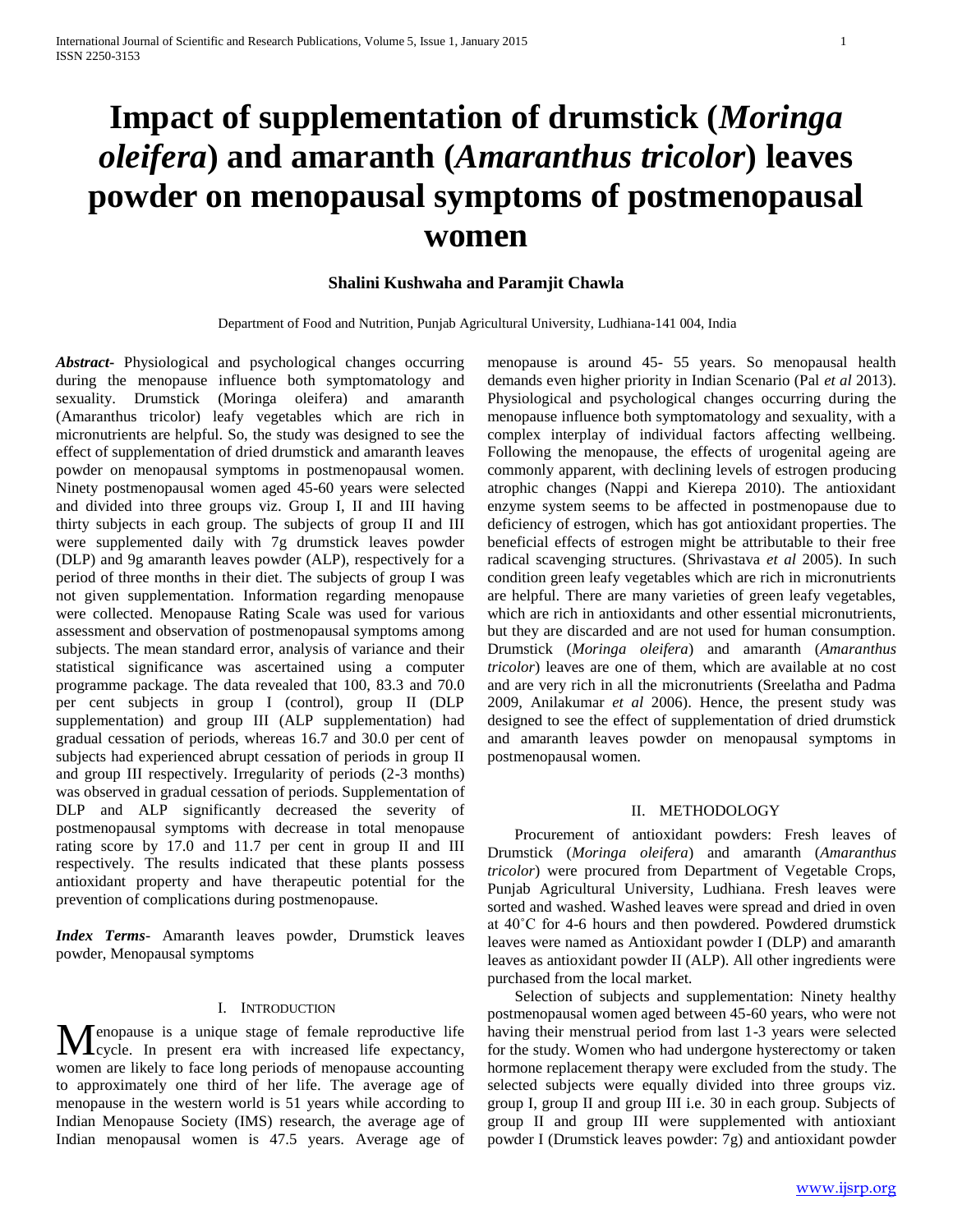II (Amaranth leaves powder: 9g) in the recipes in daily diet for three months, whereas group I was not given any supplementation.

 Analysis of menopausal symptoms: Menopause Rating Scale (Heinemann *et al* 2003) was used for various assessment and observation of postmenopausal symptoms among subjects.

 Statistical analysis: The data on all the menopausal symptoms was analyzed statistically. The mean standard error, analysis of variance and their statistical significance was ascertained using a computer programme package (Cheema and Singh 1990).

## III. RESULTS AND DISCUSSION

 Ninety postmenopausal subjects were identified and divided into three groups. Information regarding menopause revealed that 100, 83.3 and 70.0 per cent subjects in group I (control), group II (DLP supplementation) and group III (ALP supplementation) had gradual cessation of periods, whereas 16.7 and 30.0 per cent of subjects had experienced abrupt cessation of periods in group II and group III respectively. Irregularity of periods (2-3 months) was observed in gradual cessation of periods. As menopause is natural process which occurs as a part of woman's normal aging process. It results in atresia of almost all oocytes in ovaries, causing increase in FSH and LH levels and thus decrease in oestrogen levels. This decrease in production of oestrogen leads to postmenopausal symptoms of hot flushes, insomnia, mood changes, generalized physical and mental exhaustion as well as vaginal atrophy, bladder problems and osteoporosis (Pal *et al* 2013).

## **Severity of menopausal symptoms before and after supplementation**

## *Somato-vegetative subscale*

 Table 1 represents severity of somato-vegetative subscale symptoms of the subjects which includes hot flushes, heart discomfort, sleep problems and joint and muscular discomfort. The finding of the present study revealed that the main problem of menopausal women was hot flushes. Majority of subjects i.e. 50 and 40 per cent in experimental group II (DLP supplementation) and group III (ALP supplementation) experienced very severe hot flushes before supplementation which decreased to 30 and 26.7 per cent respectively. Malacara *et al* (2002) also reported hot flushes as one of the severe problem among postmenopausal women. Heart discomfort was severe in 16.7 per cent subjects of group II before supplementation which decreased to 6.7 per cent. No change was observed for group II. It was observed that 56.7 per cent subjects in group II and group III had very severe sleep problems which decreased to 36.7 and 33.3 per cent respectively after supplementation. Only 3.3 per cent subjects in each group did not have sleep problems before and after supplementation. Supplementation of DLP and ALP decreased severe joint and muscular discomfort by 73.3 and 83.3 per cent to 66.7, 73.3 per cent in group II and group III respectively. Rahman *et al* (2010) reported the three most prevalent menopausal symptoms among middle age women were joint and muscular discomfort (80.1%), physical and mental exhaustion (67.1%) and sleeping problems (52.2%).

## *Psychological subscale*

 Table 2 represents severity of psychological subscale symptoms of the subjects which includes depressive mood, irritability, anxiety and physical and mental exhaustion. It was observed that 20 per cent subjects of group III had very severe depressive mood before supplementation which decreased to 13.3 per cent whereas no change was observed for group II. Irritability was found to be severe in subjects of group II (23.3 per cent) which decreased to 16.7 per cent after supplementation whereas no change was observed for group III. Anxiety was observed to be very severe in 36.7 per cent subjects of group II and group III before supplementation which decreased to 26.7 and 23.3 per cent after supplementation. Supplementation of DLP and ALP improved physical and mental exhaustion by 50 and 60 per cent to 60 and 66.7 per cent in subjects of group II and group III respectively. Minuzzi *et al* (2013) reported a heightened risk for depression during early postmenopausal years (up to 2 years postmenopause).

## *Urogenital subscale*

 Table 3 represents severity of urogenital subscale symptoms of the subjects which includes sexual problems, bladder problems and dryness of vagina. Data revealed that before supplementation 73.3 per cent subjects of group II had very severe sexual problem which decreased to 66.7 per cent after supplementation. It was observed that 23.3 per cent subjects of group II had very severe bladder problems which decreased to 16.7 per cent after supplementation. Results concluded that 50 and 60 per cent subjects of group II and group III did not have dryness of vagina which increased to 60 and 66.7 per cent respectively after supplementation. Milsom and Molander (1998) documented that vaginal atrophy and urogenital complaints such as vaginal discomfort, dysuria and recurrent lower urinary tract infections are more common in women after menopause and more than 50% of postmenopausal women suffer from at least one of these symptoms.

## **Menopause Rating Scale (MRS) scores obtained by the subjects**

 MRS scores obtained by the subjects before and after supplementation of antioxidant powder I and II is given in the Table 4.

## *Somato-vegetative symptoms score*

 The mean scores for somato-vegetative symptoms of subjects ranged from 8.36 to 9.36 before supplementation of antioxidant rich powders. The mean initial scores before supplementation were  $9.36 \pm 0.34$  and  $8.73 \pm 0.27$  for group II and group III, respectively while change in score after supplementation were  $7.76 \pm 0.34$  and  $7.43 \pm 0.27$  for group II (17.1 per cent) and group III (14.9 per cent) respectively. Decrease in scores were significant ( $p \le 0.01$ ) for group II and group III . Kilaf and Kirchengast (2008) reported that with an increasing number of births the total menopausal score as well as the score of the somato-vegetative domain increased significantly.

## *Psychological symptoms score*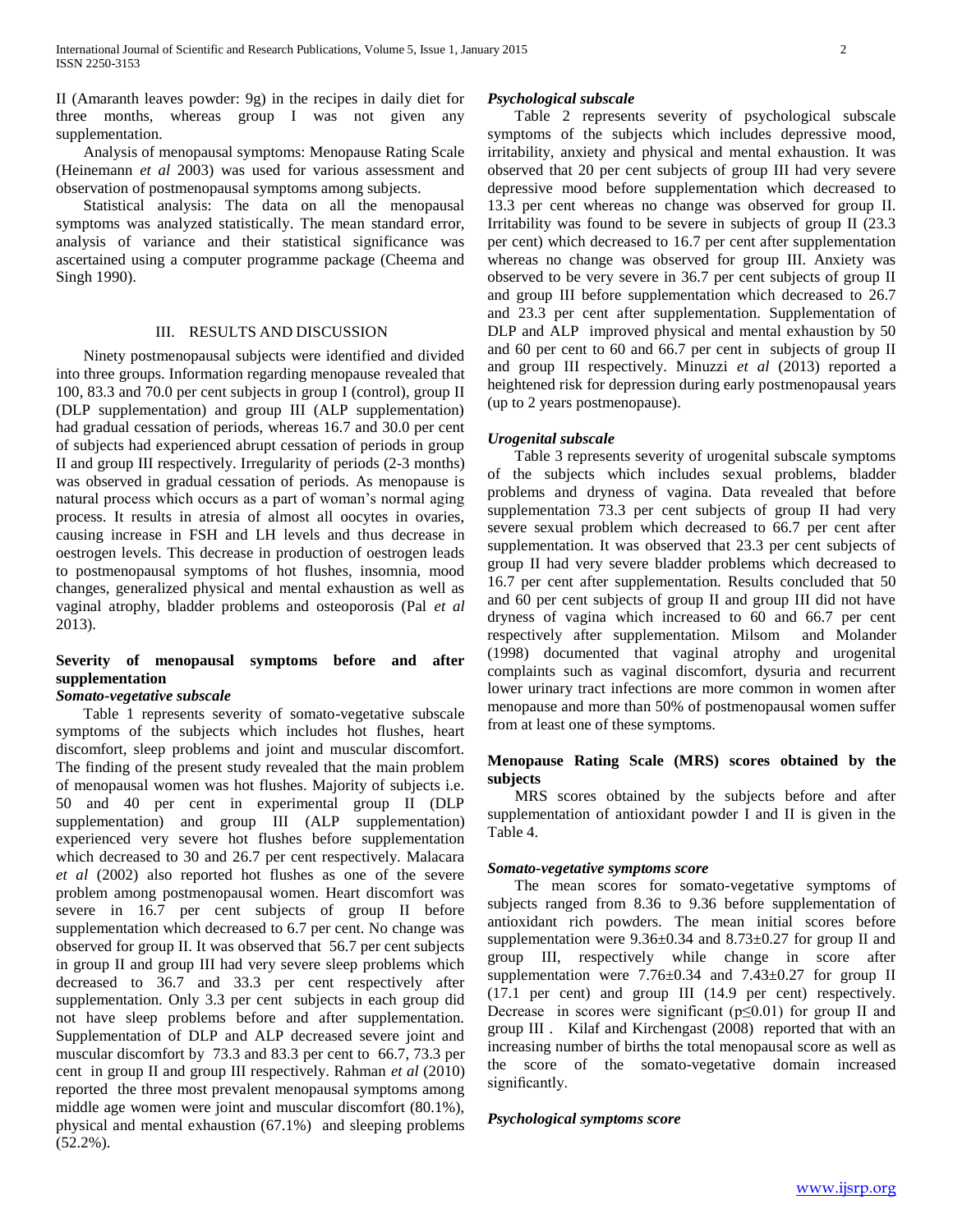The mean scores for psychological symptoms of subjects ranged from 10.16 to 11.30 before supplementation of antioxidant rich powders while 8.83 to 10.06 after supplementation of antioxidant rich powders. The mean initial scores before supplementation were 11.30±0.41 and 10.16±0.37 for group II and group III respectively while significant decrease in score after supplementation were 9.56±0.32 and 8.83±0.40 for group II and group III respectively. Kakkar *et al* (2007) stated that working women seem to suffer more from psychological symptoms. Kilaf and Kirchengast (2008) reported that Turkish postmenopausal women exhibited extremely high scores of all symptoms of the menopause rating scale.

## *Urogenital symptoms score*

 The mean scores for urogenital symptoms of subjects ranged from 6.20 to 7.90 before supplementation of antioxidant rich powders. The mean initial scores before supplementation were 7.50±0.34 and 6.20±0.43 for group II and group III respectively while significant decrease in score after supplementation were  $6.03\pm0.34$  and  $5.90\pm0.44$  for group II and group III respectively. Loh *et al* (2005) stated increased urogenital symptoms score among postmenopausal women compared to perimenopausal women. Kilaf and Kirchengast (2008) reported that with an increasing number of births the total menopausal rating scale score as well as the score of the urogenital domain increased significantly.

## *Total Menopause Rating Scale (MRS) Score*

 The mean total MRS scores ranged from 25.10 to 28.16 before supplementation of antioxidant rich powders The mean initial total MRS scores before supplementation were 28.16±0.52 and 25.10±0.65 for group II and group III respectively while significant decrease in score after supplementation were  $23.36\pm0.51$  and  $22.16\pm0.67$  for group II and group III respectively. Song *et al* (2009) discussed the role of estrogen as an antioxidant in the damage of vascular endothelial cells. Supplementation of Klamin (algae extract) in postmenopausal women leads to significantly decrease in plasma lipid peroxidation with improvement in overall antioxidant system.

#### IV. CONCLUSION

 In was concluded that consumption of drumstick leaves powder (7g) and amaranth leaves powder (9g) per day for three months significantly decreased the severity of postmenopausal symptoms. Decrease in total MRS score by 17.0 and 11.7 per cent was observed in groups supplemented with drumstick leaves powder and amaranth leaves powder respectively. The results indicated that these plants possess antioxidant property and have therapeutic potential for the prevention of complications during postmenopause. Hence, it is recommended to consume drumstick leaves and amaranth leaves as they can improve complications among postmenopausal women.

#### ACKNOWLEDGMENT

 This paper was presented for Young Scientists' Award at the 46<sup>th</sup> ANNUAL National Conference of the Nutrition Society of India.

#### **REFERENCES**

- [1] Anilakumar K R, Khanum F and Santhanam K (2006) Amelioration of Hexachlorocyclohexane-Induced Oxidative Stress by Amaranth Leaves in Rats. Plant Foods for Hum Nutr 61:169–73.
- [2] Cheema H S and Singh B (1990) CPCSI- A computer program package for the analysis of commonly used experimental designs. Punjab Agricultural University, Ludhiana.
- [3] Heinemann L A J, Potthoff P and Schneider H P (2003) International version of the menopause rating scale (MRS). Health Qual Life Outcomes 1:28.
- [4] Kakkar V, Kaur D, Chopra K, Kaur A and Kaur I P (2007) Assessment of the variation in menopausal symptoms with age, education and working/non-working status in north –Indian sub population using menopause rating scale (MRS). Maturitas 57(3):306-14.
- [5] Kilaf E and Kirchengast S (2008) Menopause between nature and culture: menopause age and climacteric symptoms among Turkish immigrant women in Vienna, Austria. Acta Medica lituanica 15(1):313-19.
- [6] Loh F H, Khin L W, Saw S M, Jeannette J M and Ken G (2005) The age of menopause and the menopause transition in a multiracial population: a nation-wide Singapore study. Maturitas 52:169-80.
- [7] Malacara J, Canto D C T, Bassol S, Gonzalez N, Cacique L and Veraramirez M (2002) Symptoms at pre- and postmenopause in rural and urban women from three States of Mexico. Maturitas 43:11–9.
- [8] Milsom I and Molander U (1998) Urogenital ageing. J of the British Menopause Society 4:151–56.
- [9] Minuzzi L, Frey B N and Soares C N (2013) Depression during the menopausal transition: An update on epidemiology and biological treatments. J of lifelong learning in psychiatry 10(1):22-27.
- [10] Nappi R E and Kierepa M K (2010) Women's voices in the menopause: Results from an international survey on vaginal atrophy. Maturitas 67:233- 38.
- [11] Pal A, Hande D and Khatri S (2013) Assessment of menopausal symptoms in perimenopause and postmenopause women above 40 years in rural area. Int J of Healthcare & Biomed Res 1(3):166-74.
- [12] Rahman S A S A, Zainudin S R and Mun V L K (2010) Assessment of menopausal symptoms using modified Menopause Rating Scale ( MRS ) among middle age women in Kuching , Sarawak, Malaysia. Asia Pacific Famaily Med 9:1-6.
- [13] Shrivastava V, Singh S, Singh N and Sapre S (2005) Status of antioxidant enzymes and trace metals in postmenopausal women. J Obstet Gynecol India 55(1):64-66.
- [14] Song J Y, Kim M J, Jo H H, Hwang S J, Chae B, Chung J E, Kwon D J, Lew Y O, Lim Y T, Kim J H, Kim J H, Kim M R (2009) Antioxidant effect of estrogen on bovine aortic endothelial cells. J Steroid Biochem Mol Bio 117:74–80.
- [15] Sreelatha S and Padma P R (2009) Antioxidant Activity and Total Phenolic Content of Moringa oleifera Leaves in Two Stages of Maturity. Plant Foods Hum Nutr 64:303–11.

#### AUTHORS

**First Author-** Shalini Kushwaha, Department of Food and Nutrition, Punjab Agricultural University, Ludhiana – 141 004, India, Email: shalinikushwaha72@gmail.com

**Second Author –** Chawla Paramjit, Department of Food and Nutrition, Punjab Agricultural University, Ludhiana – 141 004, India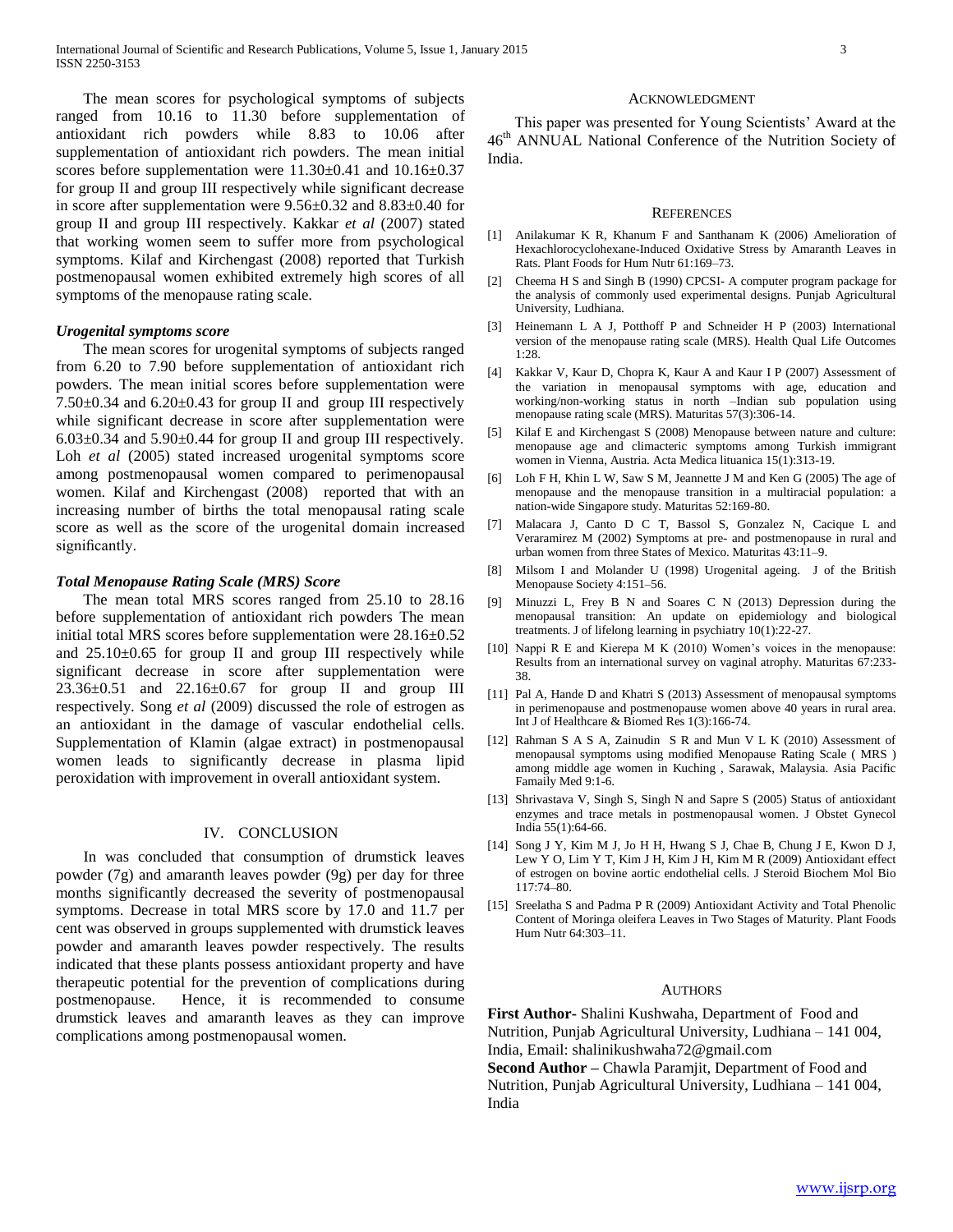| <b>Symptoms</b>          |           |                         |                          |                | <b>Before</b>            |          |             |                         |                          |                | After          |                          |             |
|--------------------------|-----------|-------------------------|--------------------------|----------------|--------------------------|----------|-------------|-------------------------|--------------------------|----------------|----------------|--------------------------|-------------|
|                          |           | $\overline{\mathbf{4}}$ | $\mathbf{3}$             | $\overline{2}$ | $\mathbf{1}$             | $\bf{0}$ | <b>Mean</b> | $\overline{\mathbf{4}}$ | $\overline{\mathbf{3}}$  | $\overline{2}$ | $\mathbf{1}$   | $\bf{0}$                 | <b>Mean</b> |
| <b>Hot flushes</b>       | Group I   | 12(40)                  | 9(30)                    | $\blacksquare$ | 6(20)                    | 3(10)    | 2.70        | 11(36.7)                | 8(26.7)                  | 1(3.3)         | 6(20)          | 4(13.3)                  | 2.53        |
|                          | Group II  | 15(50)                  | 5(16.7)                  | 2(6.7)         | 4(13.3)                  | 4(13.3)  | 2.77        | 9(30)                   | 7(23.3)                  | 2(6.7)         | 8(26.7)        | 4(13.3)                  | 2.30        |
|                          | Group III | 12(40)                  | 9(30)                    | $\blacksquare$ | 6(20)                    | 3(10)    | 2.70        | 8(26.7)                 | 9(30)                    | 2(6.7)         | 8(26.7)        | 3(10)                    | 2.37        |
| Heart                    | Group I   | 4(13.3)                 | 7(23.3)                  | 3(10)          | 10(33.4)                 | 6(20)    | 1.77        | 4(13.3)                 | 7(23.3)                  | 3(10)          | 10(33.4)       | 6(20)                    | 1.77        |
| discomfort               | Group II  | 2(6.7)                  | 5(16.7)                  | 7(23.3)        | 4(13.3)                  | 12(40)   | 1.37        | 2(6.7)                  | 2(6.7)                   | 7(23.3)        | 7(23.3)        | 12(40)                   | 1.27        |
|                          | Group III | 4(13.3)                 | 7(23.3)                  | 3(10)          | 10(33.3)                 | 6(20)    | 1.77        | 4(13.3)                 | 7(23.3)                  | 3(10)          | 10(33.3)       | 6(20)                    | 1.77        |
| <b>Sleep</b>             | Group I   | 21(70)                  | $\sim$                   |                | 8(26.7)                  | 1(3.3)   | 3.07        | 21(70)                  | $\overline{\phantom{a}}$ |                | 8(26.7)        | 1(3.3)                   | 3.07        |
| problems                 | Group II  | 17(56.7)                | 4(13.3)                  | $\sim$ $-$     | 8(26.7)                  | 1(3.3)   | 2.93        | 11(36.7)                | 5(16.7)                  | 3(10)          | 10(33.3)       | 1(3.3)                   | 2.50        |
|                          | Group III | 17(56.7)                | 5(16.7)                  | $\sim$ $-$     | 7(23.3)                  | 1(3.3)   | 3.00        | 10(33.3)                | 7(23.3)                  | 7(23.3)        | 5(16.7)        | 1(3.3)                   | 2.67        |
| Joint<br>and<br>muscular | Group I   | 22(73.3)                | 3(10)                    | 3(10)          | $\overline{\phantom{a}}$ | 2(6.7)   | 3.43        | 22(73.3)                | 3(10)                    | 3(10)          | $\overline{a}$ | 2(6.7)                   | 3.43        |
|                          | Group II  | 22(73.3)                | $\overline{\phantom{a}}$ |                | 8(26.7)                  | $\sim$   | 3.20        | 20(66.7)                | $\blacksquare$           | 2(6.7)         | 8(26.7)        | $\overline{\phantom{a}}$ | 3.07        |

# **Table 1. Severity of symptoms in postmenopausal women (Somato-vegetative Subscale)**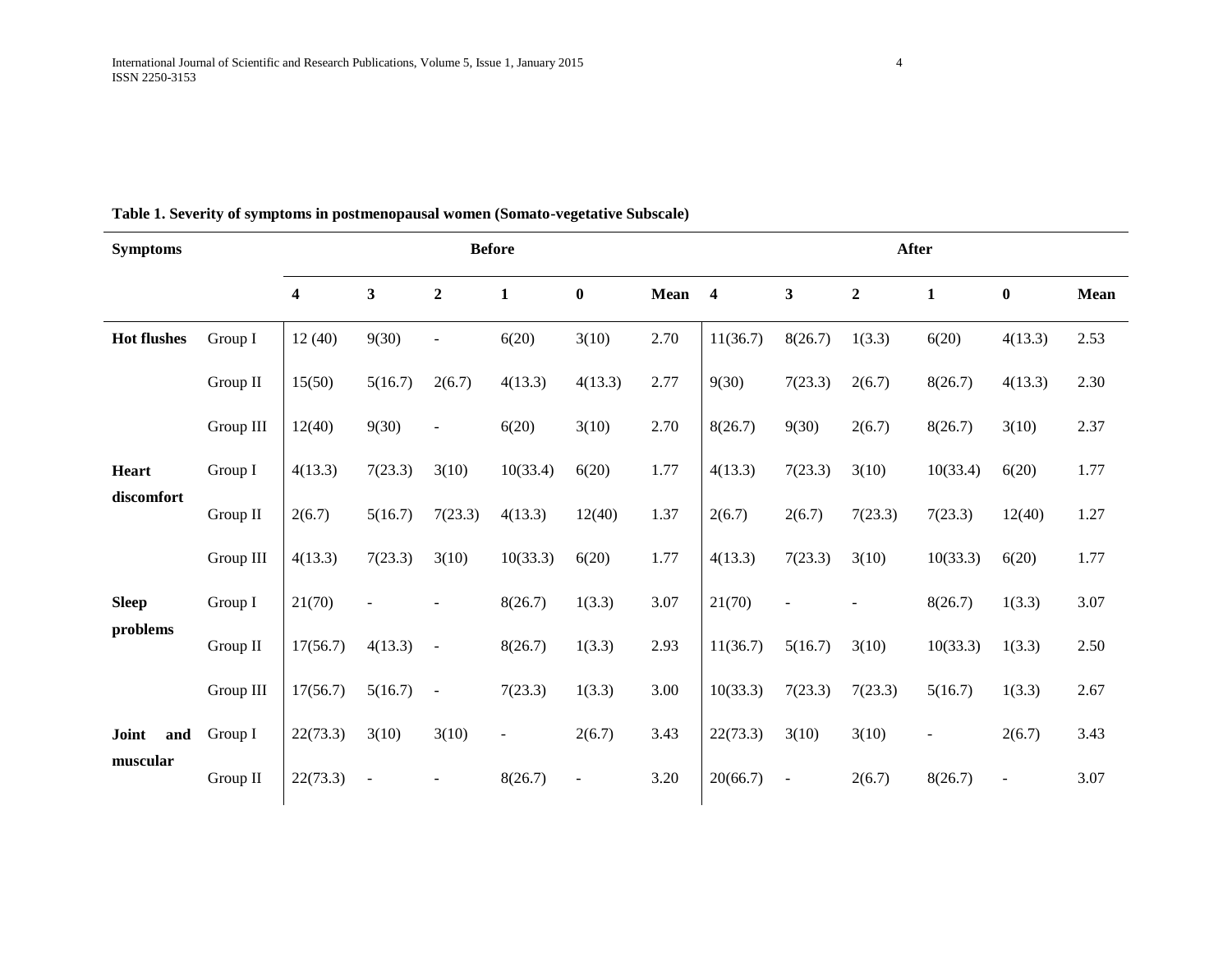| discomfort                             | Group III    | 25(83.3)                     | 5(16.7)<br>$\overline{\phantom{a}}$ | 3.50                           | 22(73.3) | 3(10) | 5(16.7) | 3.30 |  |
|----------------------------------------|--------------|------------------------------|-------------------------------------|--------------------------------|----------|-------|---------|------|--|
| Figures in parenthesis are percentages |              |                              |                                     |                                |          |       |         |      |  |
| $4=$ Very severe                       | $3 =$ Severe | $2=$ Moderate                | l= Mild                             | $0 = None$                     |          |       |         |      |  |
| Group I=Control                        |              | Group II=DLP supplementation |                                     | Group III= ALP supplementation |          |       |         |      |  |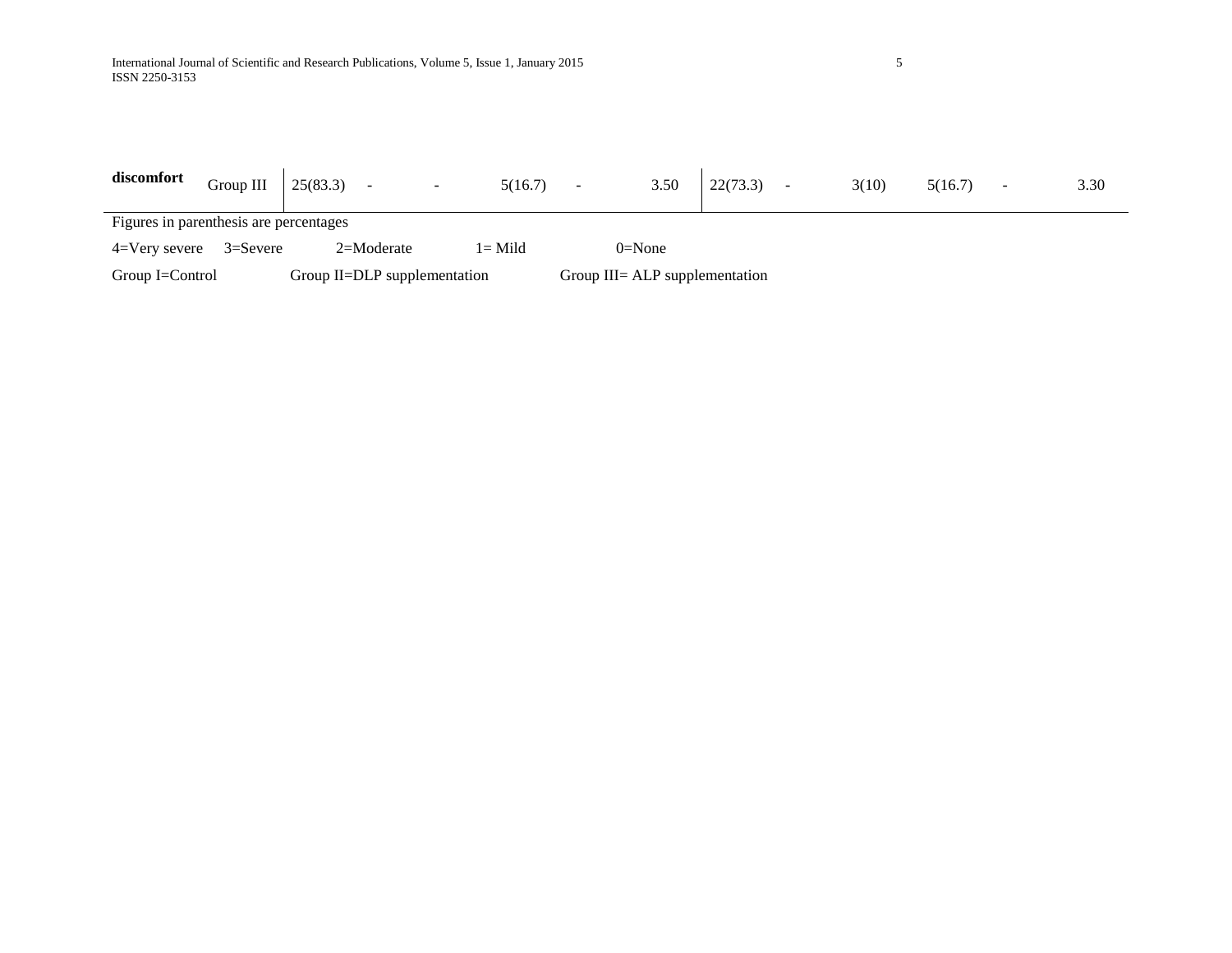| <b>Symptoms</b>                             |           | <b>Before</b>           |                          |                          |                          |           |      | <b>After</b>            |                          |                  |              |          |             |
|---------------------------------------------|-----------|-------------------------|--------------------------|--------------------------|--------------------------|-----------|------|-------------------------|--------------------------|------------------|--------------|----------|-------------|
|                                             |           | $\overline{\mathbf{4}}$ | $\mathbf{3}$             | $\mathbf 2$              | $\mathbf{1}$             | $\pmb{0}$ | Mean | $\overline{\mathbf{4}}$ | $\mathbf{3}$             | $\boldsymbol{2}$ | $\mathbf{1}$ | $\bf{0}$ | <b>Mean</b> |
| <b>Depressive</b>                           | Group I   | 6(20)                   | $\overline{\phantom{0}}$ | 9(30)                    | 8(26.7)                  | 7(23.3)   | 1.67 | 6(20)                   | $\overline{a}$           | 9(30)            | 8(26.7)      | 7(23.3)  | 1.67        |
| mood                                        | Group II  | 2(6.7)                  | 4(13.3)                  | 9(30)                    | $\overline{\phantom{a}}$ | 15(50)    | 1.27 | 2(6.7)                  | 4(13.3)                  | 5(16.7)          | 4(13.3)      | 15(50)   | 1.13        |
|                                             | Group III | 6(20)                   |                          | 9(30)                    | 8(26.7)                  | 7(23.3)   | 1.67 | 4(13.3)                 | $\overline{\phantom{a}}$ | 9(30)            | 8(26.7)      | 9(30)    | 1.40        |
| <b>Irritability</b>                         | Group I   | 4(13.3)                 | 7(23.3)                  | 2(6.7)                   | 8(26.7)                  | 9(30)     | 1.63 | 4(13.3)                 | 7(23.3)                  | 2(6.7)           | 7(23.3)      | 10(33.3) | 1.60        |
|                                             | Group II  | 4(13.3)                 | 7(23.3)                  | 2(6.7)                   | 8(26.7)                  | 9(30)     | 1.63 | 4(13.3)                 | 5(16.7)                  | 4(13.3)          | 8(26.7)      | 9(30)    | 1.57        |
|                                             | Group III | 4(13.3)                 | 7(23.3)                  | 2(6.7)                   | 8(26.7)                  | 9(30)     | 1.63 | 4(13.3)                 | 7(23.3)                  | 2(6.7)           | 7(23.3)      | 10(33.3) | 1.60        |
| <b>Anxiety</b>                              | Group I   | 11(36.7)                | 2(6.7)                   | 7(23.3)                  | 8(26.7)                  | 2(6.7)    | 2.40 | 11(36.7)                | 2(6.7)                   | 7(23.3)          | 8(26.7)      | 2(6.7)   | 2.40        |
|                                             | Group II  | 11(36.7)                | 2(6.7)                   | 7(23.3)                  | 5(16.7)                  | 5(16.7)   | 2.30 | 8(26.7)                 | 4(13.3)                  | 8(26.7)          | 5(16.7)      | 5(16.7)  | 2.17        |
|                                             | Group III | 11(36.7)                | 2(6.7)                   | 7(23.3)                  | 8(26.7)                  | 2(6.7)    | 2.40 | 7(23.3)                 | 2(6.7)                   | 11(36.7)         | 8(26.7)      | 2(6.7)   | 2.13        |
| <b>Physical</b><br>and mental<br>exhaustion | Group I   | 7(23.3)                 | $\blacksquare$           | $\blacksquare$           | 3(10)                    | 20(66.7)  | 1.03 | 7(23.3)                 | $\blacksquare$           | $\overline{a}$   | 3(10)        | 20(66.7) | 1.03        |
|                                             | Group II  | 8(26.7)                 | 1(3.3)                   | 2(6.7)                   | 4(13.3)                  | 15(50)    | 1.43 | 7(23.3)                 | $\overline{\phantom{a}}$ | 2(6.7)           | 3(10)        | 18(60)   | 1.17        |
|                                             | Group III | 7(23.3)                 | 2(6.7)                   | $\overline{\phantom{a}}$ | 3(10)                    | 18(60)    | 1.23 | 7(23.3)                 |                          |                  | 3(10)        | 20(66.7) | 1.03        |

|  |  |  | Table 2. Severity of symptoms in postmenopausal women (Psychological Subscale) |
|--|--|--|--------------------------------------------------------------------------------|
|  |  |  |                                                                                |

Figures in parenthesis are percentages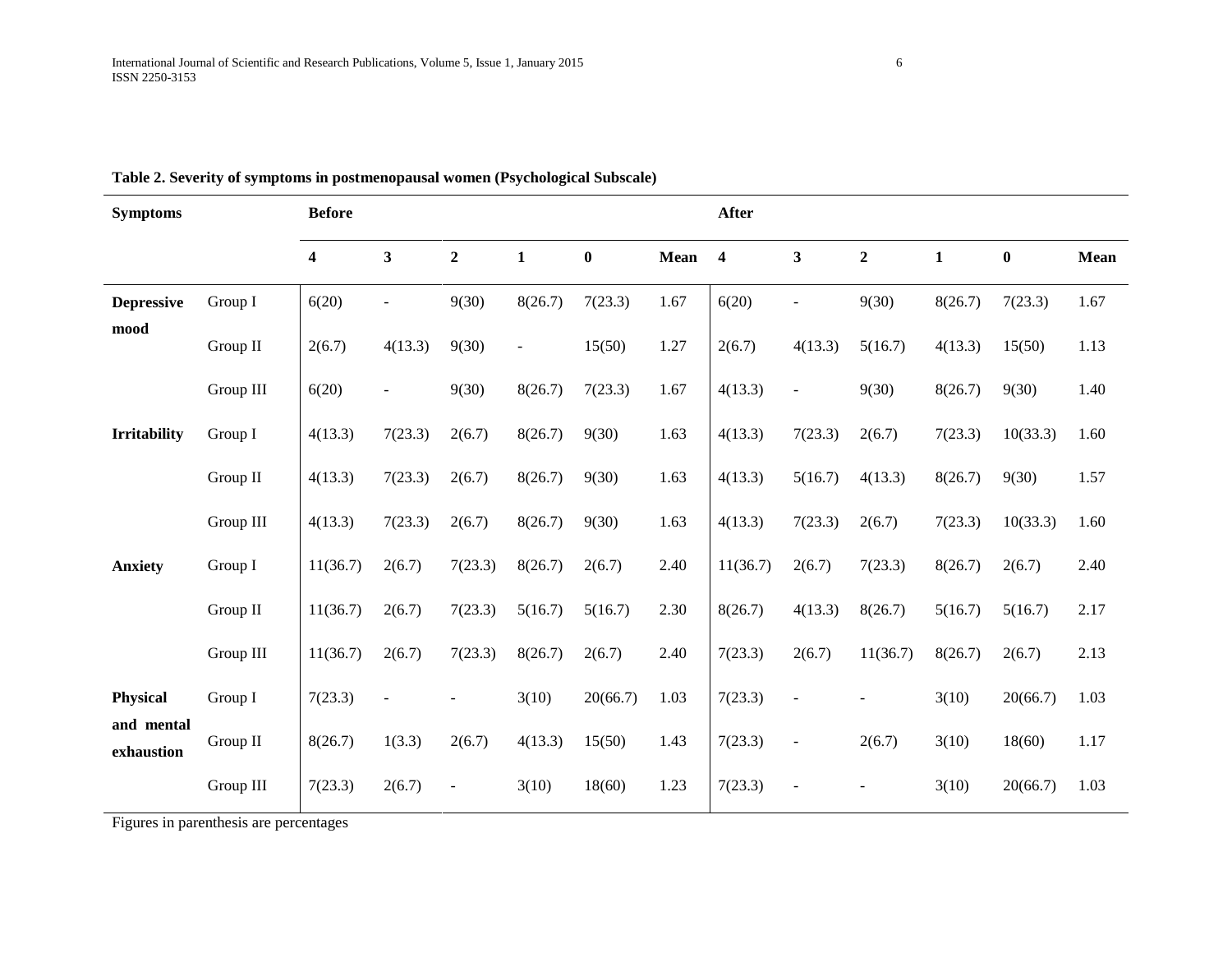4=Very severe 3=Severe 2=Moderate 1= Mild 0=None

Group I=Control Group II=DLP supplementation Group III= ALP supplementation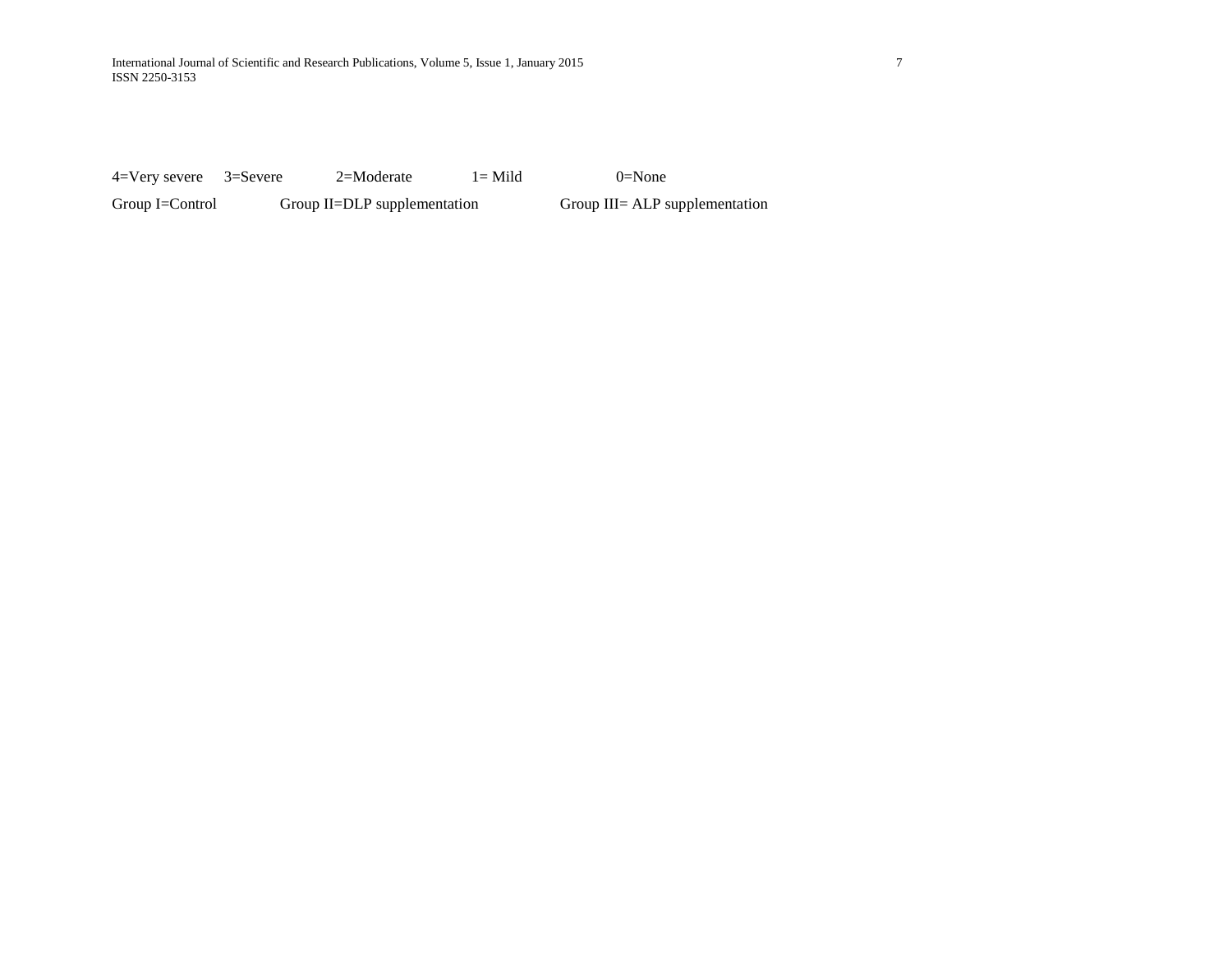| <b>Symptoms</b>   |                                        | <b>Before</b>           |                         |                |                          |          |             |                         | <b>After</b>            |                |                          |          |             |  |
|-------------------|----------------------------------------|-------------------------|-------------------------|----------------|--------------------------|----------|-------------|-------------------------|-------------------------|----------------|--------------------------|----------|-------------|--|
|                   |                                        | $\overline{\mathbf{4}}$ | $\overline{\mathbf{3}}$ | $\overline{2}$ | $\mathbf{1}$             | $\bf{0}$ | Mea         | $\overline{\mathbf{4}}$ | $\overline{\mathbf{3}}$ | $\overline{2}$ | $\mathbf{1}$             | $\bf{0}$ | <b>Mean</b> |  |
|                   |                                        |                         |                         |                |                          |          | $\mathbf n$ |                         |                         |                |                          |          |             |  |
| <b>Sexual</b>     | Group I                                | 22(73.3)                | 3(10)                   | 3(10)          | $\blacksquare$           | 2(6.7)   | 3.43        | 22(73.3)                | 3(10)                   | 3(10)          | $\overline{\phantom{a}}$ | 2(6.7)   | 3.43        |  |
| problems          | Group II                               | 22(73.3)                | 3(10)                   | 3(10)          | $\overline{\phantom{a}}$ | 2(6.7)   | 3.43        | 20(66.7)                | 5(16.7)                 | 3(10)          | ÷                        | 2(6.7)   | 3.37        |  |
|                   | Group III                              | 17(56.7)                | 3(10)                   | 8(26.7)        | $\overline{\phantom{a}}$ | 2(6.7)   | 3.10        | 17(56.7)                | 3(10)                   | 8(26.7)        | $\overline{a}$           | 2(6.7)   | 3.10        |  |
| <b>Bladder</b>    | Group I                                | 7(23.3)                 | 2(6.7)                  | 4(13.3)        | 8(26.7)                  | 9(30)    | 1.67        | 7(23.3)                 | 2(6.7)                  | 4(13.3)        | 8(26.7)                  | 9(30)    | 1.67        |  |
| problems          | Group II                               | 7(23.3)                 | 2(6.7)                  | 4(13.3)        | 8(26.7)                  | 9(30)    | 1.67        | 5(16.7)                 |                         | 4(13.3)        | 12(40)                   | 9(30)    | 1.33        |  |
|                   | Group III                              | 7(23.3)                 | $\blacksquare$          | 4(13.3)        | 10(33.3)                 | 9(30)    | 1.53        | 8(26.7)                 | 1(3.3)                  | 2(6.7)         | 4(13.3)                  | 15(50)   | 1.43        |  |
| <b>Dryness of</b> | Group I                                | 11(36.7)                | 2(6.7)                  | 7(23.3)        | 8(26.7)                  | 2(6.7)   | 2.40        | 11(36.7)                | 2(6.7)                  | 7(23.3)        | 8(26.7)                  | 2(6.7)   | 2.40        |  |
| vagina            | Group II                               | 8(26.7)                 | 1(3.3)                  | 2(6.7)         | 4(13.3)                  | 15(50)   | 1.43        | 7(23.3)                 | 2(6.7)                  | $\overline{a}$ | 3(10)                    | 18(60)   | 1.23        |  |
|                   | Group III                              | 7(23.3)                 | 2(6.7)                  |                | 3(10)                    | 18(60)   | 1.23        | 7(23.3)                 | $\blacksquare$          |                | 3(10)                    | 20(66.7) | 1.03        |  |
|                   | Figures in parenthesis are percentages |                         |                         |                |                          |          |             |                         |                         |                |                          |          |             |  |

# **Table 3. Severity of symptoms in postmenopausal women (Urogenital Subscale)**

4=Very severe 3=Severe 2=Moderate 1= Mild 0=None

Group I=Control Group II=DLP supplementation Group III= ALP supplementation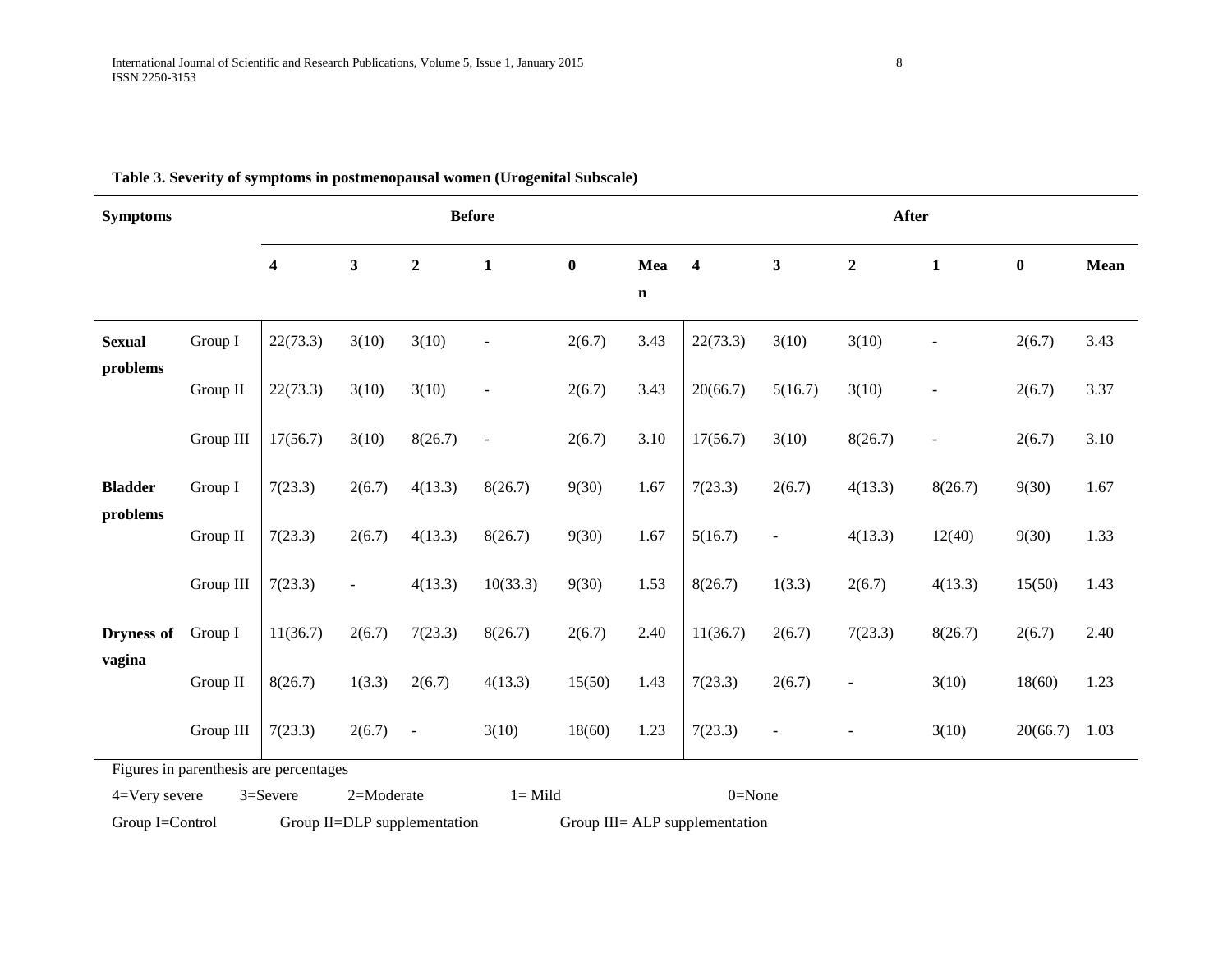International Journal of Scientific and Research Publications, Volume 5, Issue 1, January 2015 ISSN 2250 -3153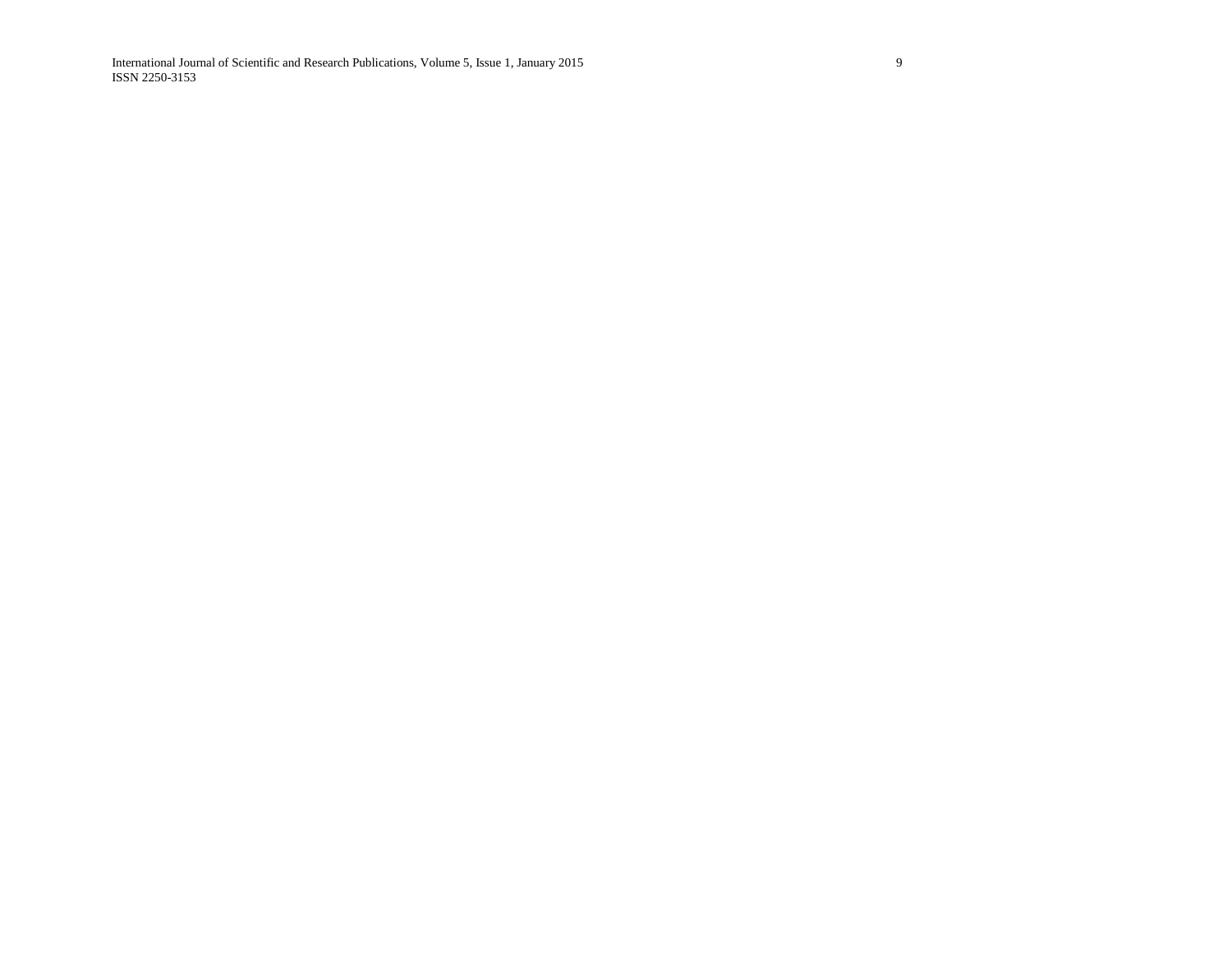| <b>Parameters</b>             | <b>Group I (Control)</b>     | Group<br>$\mathbf{I}$<br>(DLP<br>supplementation) | Group<br>III<br>(ALP)<br>supplementation) | C.D.<br>at<br>5% |
|-------------------------------|------------------------------|---------------------------------------------------|-------------------------------------------|------------------|
| Somato-vegetative             |                              |                                                   |                                           |                  |
| symptoms                      |                              |                                                   |                                           |                  |
| <b>Baseline</b>               | $8.36^a \pm 0.40$            | $9.36 \pm 0.34$                                   | $8.73 \pm 0.27$                           | 0.79             |
| After Exp.                    | $8.20 \pm 0.41$ <sup>a</sup> | $7.76 \pm 0.34$                                   | $7.43 \pm 0.27$ <sup>c</sup>              | 0.38             |
| % change                      | 1.9                          | 17.1                                              | 14.9                                      |                  |
| Paired t-value                | 1.54 <sup>NS</sup>           | $8.08**$                                          | $5.45**$                                  |                  |
| <b>Psychological symptoms</b> |                              |                                                   |                                           |                  |
| <b>Baseline</b>               | $10.36 \pm 0.54$             | $11.30 \pm 0.41$                                  | $10.16 \pm 0.37$                          | $_{\rm NS}$      |
| After Exp.                    | $10.06 \pm 0.54$             | $9.56 \pm 0.32^b$                                 | $8.83 \pm 0.40$ <sup>c</sup>              | 0.70             |
| % change                      | 2.9                          | 15.4                                              | 13.1                                      |                  |
| Paired t-value                | $1.87^{\rm NS}$              | $6.98**$                                          | $6.42**$                                  |                  |
| <b>Urogenital symptoms</b>    |                              |                                                   |                                           |                  |
| Baseline                      | $7.90 \pm 0.38$              | $7.50 \pm 0.34$                                   | $6.20 \pm 0.43$                           | $_{\rm NS}$      |
| After Exp.                    | $7.76 \pm 0.37^a$            | $6.03 \pm 0.34^b$                                 | $5.9 \pm 0.44^c$                          | 0.11             |
| % change                      | $1.7\,$                      | 19.6                                              | 4.8                                       |                  |
| Paired t-value                | 1.68 <sup>NS</sup>           | $6.06**$                                          | $2.50*$                                   |                  |
| <b>Total MRS score</b>        |                              |                                                   |                                           |                  |
| Baseline                      | $26.63 \pm 0.99$             | $28.16 \pm 0.52$                                  | $25.10 \pm 0.65$                          | $_{\rm NS}$      |
| After Exp.                    | $26.46 \pm 1.07^a$           | $23.36 \pm 0.51^b$                                | $22.16 \pm 0.67$ <sup>c</sup>             | 0.98             |
| % change                      | $0.6\,$                      | 17.0                                              | 11.7                                      |                  |
| Paired t-value                | $1.05NS$                     | 14.78*                                            | $7.26*$                                   |                  |

**Table 4 Menopause Rating Scale (MRS) scores obtained by the subjects before and after supplementation of antioxidant powder I and II**

Values represent Mean ±SE

\*\*Significant at 1% level of significance